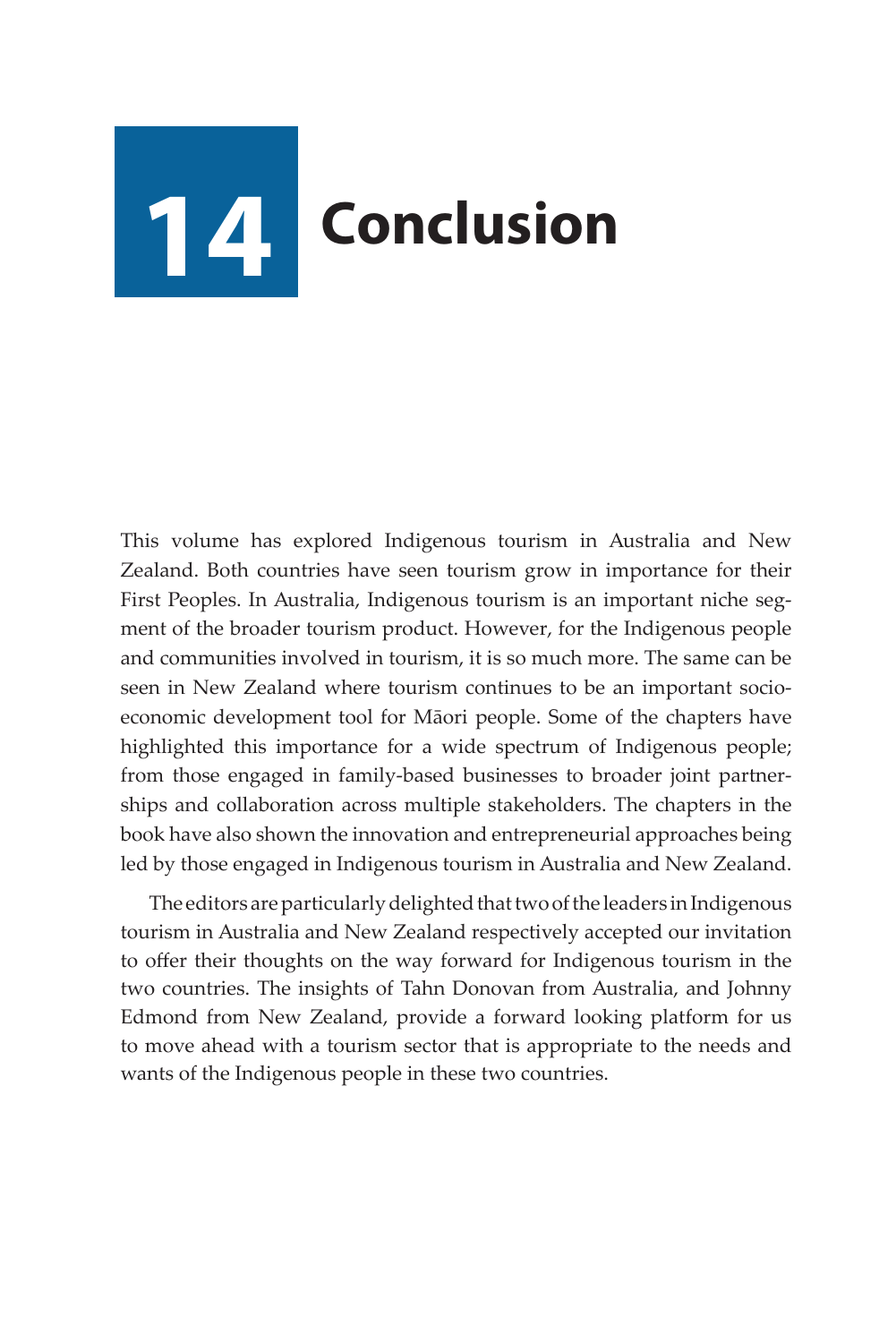## **Indigenous tourism in Western Australia**

*Tahn Donovan, Chair, Western Australian Indigenous Tourism Operators Council (WAITOC)*

Aboriginal tourism in Western Australia is still considered an 'extra' experience and not part of the primary motivation to visit the State. This is in spite of the fact that research shows 78% of visitors to Western Australia would like an Aboriginal experience and only 22% are able to access one. This might be because Aboriginal tourism is often the 'family member' that industry invites after the core (required) 'family' have attended to key policy development issues and/or have initiated significant access strategies to tourism in Western Australia.

Nevertheless, Aboriginal tourism in Western Australia is very much a vehicle for Aboriginal and Torres Strait Islander people to maintain culture and country, while providing non-Indigenous people with insight into Aboriginal culture and society via a range of tourism opportunities, where they can learn about and explore the complexities of the culture. Currently the focus for visitors is around art and dance, however international visitors are seeking more opportunities to explore the deeper intricacies of traditional cultures that are being maintained within a western context on traditional lands.

Over 30 years within the tourism industry, I have seen some changes to the Australian tourism landscape, which continues to undervalue the service industry that is key to successful tourism development. In particular, investment in the skilling of quality service staff who know the products and are skilled in communication to exemplify the visitors' experience continue to be undervalued by the Australian community.

Aboriginal people in Western Australia are well informed about the type of products that could be developed to enhance the visitor experiences. Some products are very much focused on Aboriginal culture while other experiences are based around luxury accommodation and transportation. In Western Australia we have a number of issues impacting on the opportunity for Aboriginal people to develop world class experiences. For instance, land tenure is a major issue impacting on Aboriginal tourism development in Western Australia. Although some areas have received Native Title,